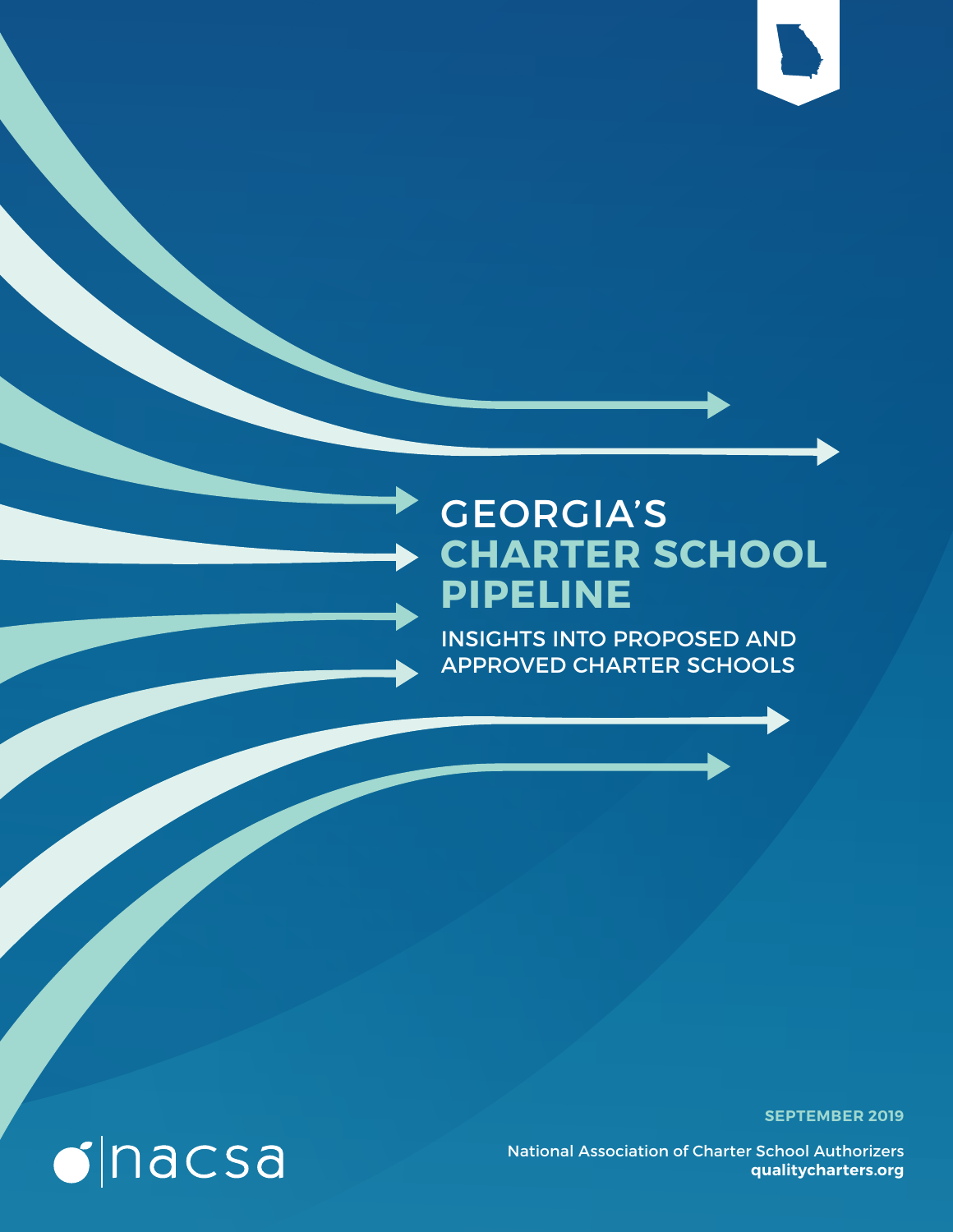### IN THIS REPORT

Introduction **1**

Analysis **2**

Overview of Methods and Sample **10**

Glossary of Terms **12**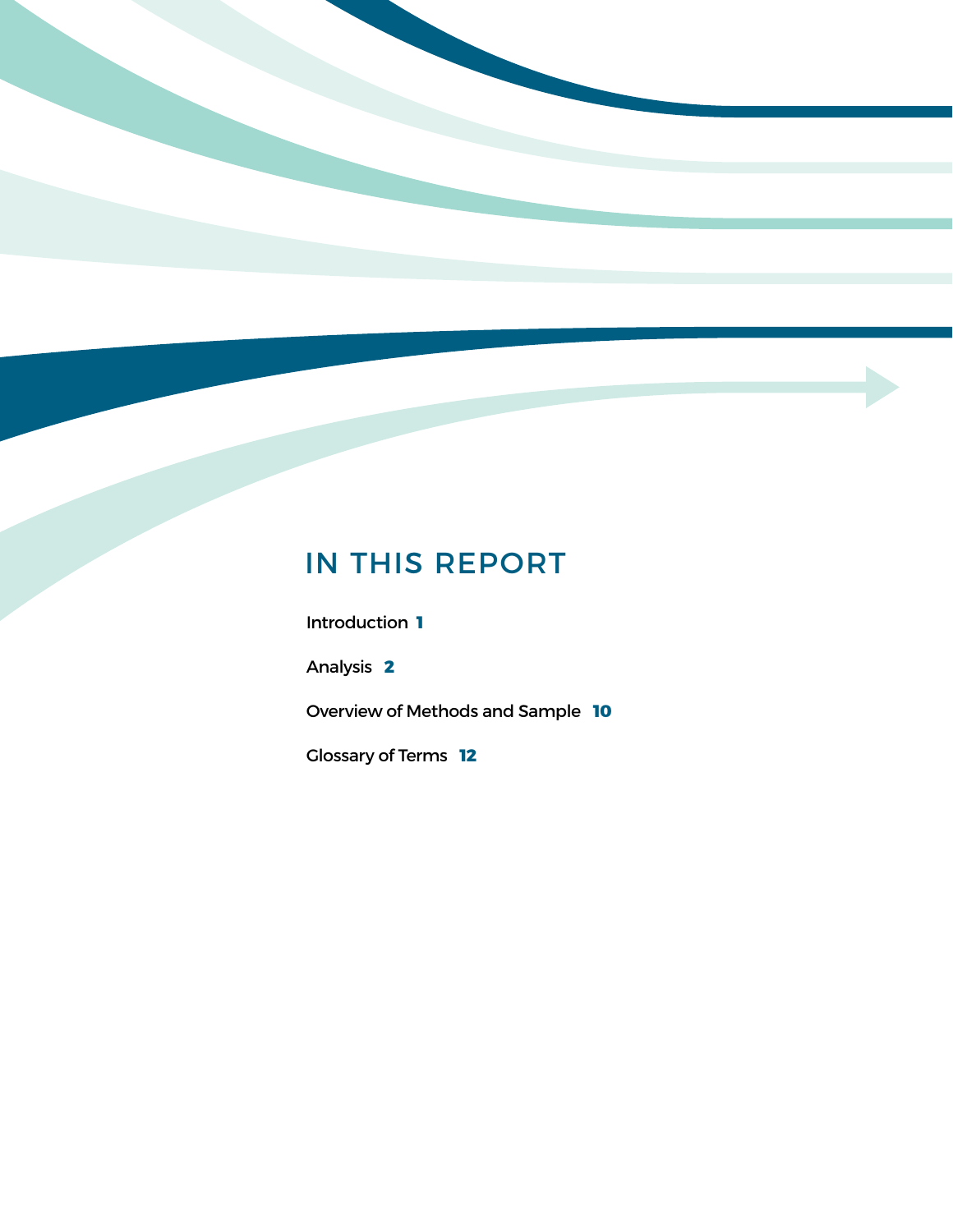

## INTRODUCTION

Charter school authorizers play a crucial role in shaping the quality and availability of charter schools throughout Georgia. In partnership with the State Board of Education, state law allows local school districts and the State Charter Schools Commission to approve and oversee charter schools. Currently, there are 111 charter schools in the state: local school districts authorize 78 schools and the Commission oversees 33 charter schools.

While much is known about existing charter schools in the state, the National Association of Charter School Authorizers (NACSA) recently conducted a first-ever analysis of the state's charter school pipeline—what schools are being proposed and by whom. Our data highlights the state's varied sector, focused on innovation and a diversity of models and operator types. It also reveals the significant impact the Commission is playing in shaping the state's public education landscape.

The report is the first local analysis of data collected for NACSA's national report, [Reinvigorating the Pipeline: Insights into Proposed and Approved Charter Schools.](https://www.qualitycharters.org/research/pipeline/) Working with Public Impact, NACSA collected and analyzed nearly 3,000 charter school applications submitted to authorizers between 2013-14 and 2017-18, located in 20 states, that oversee nearly two-thirds of all charter schools nationally.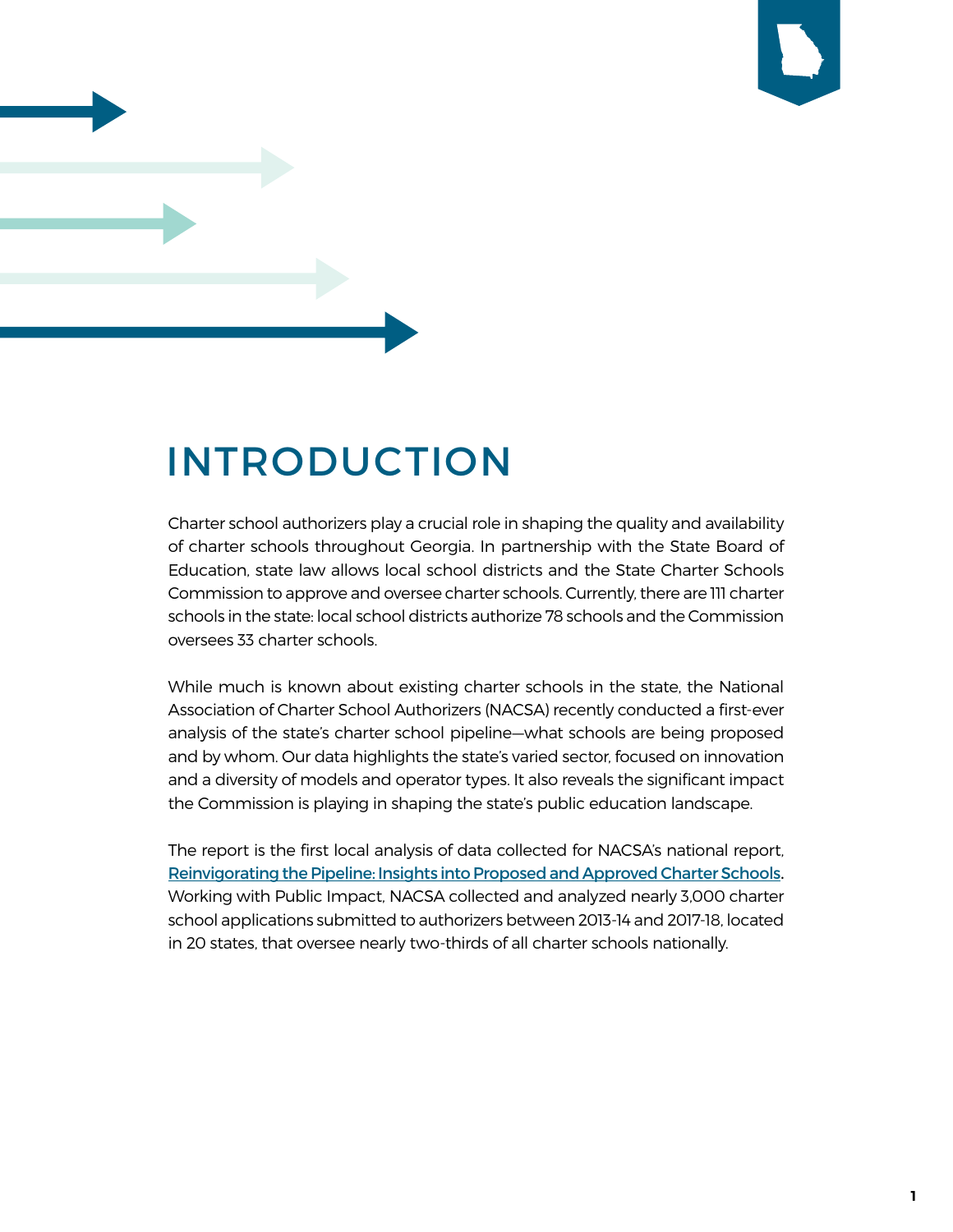### ANALYSIS

#### GEORGIA'S UNIQUE CHARTER SECTOR IS RICH WITH A VARIETY OF SCHOOL MODELS AND APPROACHES THAT ARE BEING PROPOSED BY VARIOUS LEADERS AND INDEPENDENT GROUPS.

Georgia is attracting a diverse pool of charter school applicants, with STEM (35 percent) and inquiry-based (32 percent) models proposed most frequently.



#### **Most Frequent School Models Proposed** (2013-14 to 2017-18)

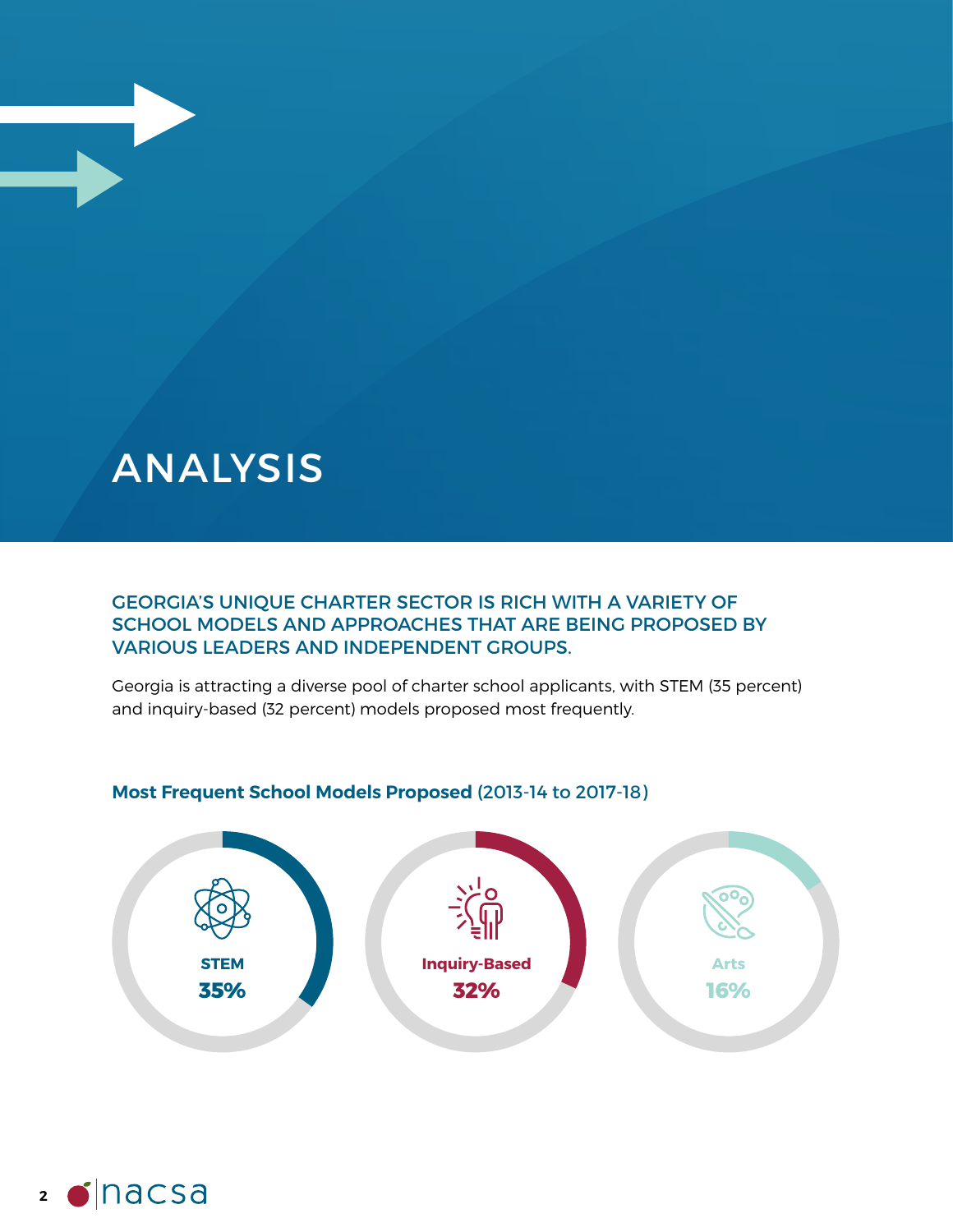

#### **Charter School Proposals in Georgia by Model** (2013-14 to 2017-18)

| <b>STEM</b>                    | 35% |
|--------------------------------|-----|
| Inquiry-Based                  | 32% |
| Arts                           | 16% |
| <b>Blended/Hybrid</b>          | 14% |
| General                        | 12% |
| <b>Single Sex</b>              | 8%  |
| Classical                      | 7%  |
| Other                          | 7%  |
| <b>Alt/Credit Recovery</b>     | 7%  |
| International/Foreign Language | 5%  |
| Vocational                     | 3%  |
| Virtual                        | 2%  |
| <b>No Excuses</b>              | 2%  |
| <b>Early College</b>           | 1%  |
| <b>Special Education</b>       | 1%  |
| Diverse by Design              | 0%  |

Note: Total does not equal 100 percent, as a proposal could be coded as more than one model.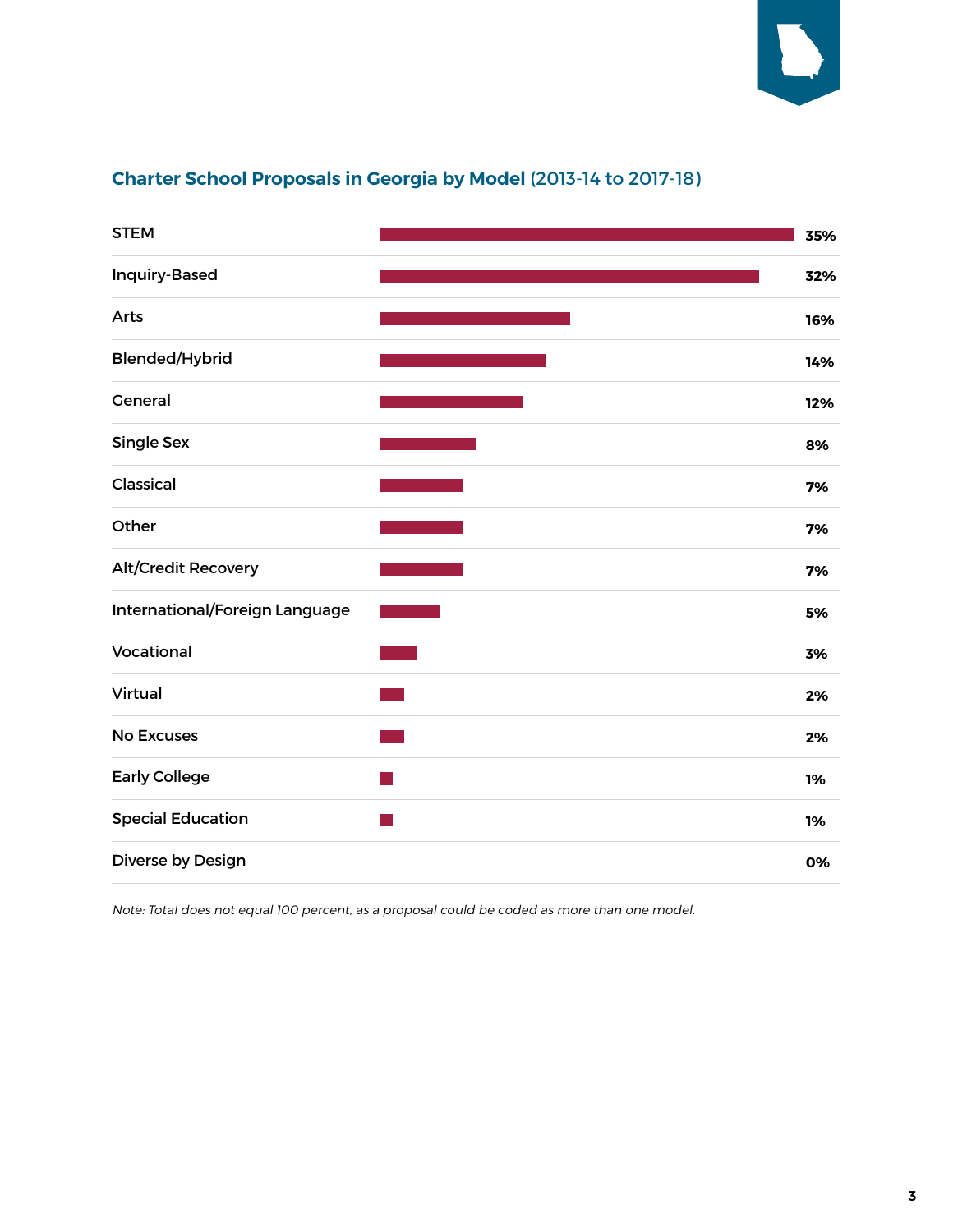When compared to our previously reported **[20-state sample](https://www.qualitycharters.org/research/pipeline/analysis/#section1)**, Georgia is attracting many more proposals for STEM (+23 points), Inquiry-based (+18 points) and Arts (+9 points). The state receives fewer General (-18 points) and "No Excuses" (-8 points) than our 20-state sample. For this study, applications that did not fit into any specialized category were coded as "General" (see Glossary of Terms for additional definitions).



**Georgia: Difference in Proposals by Model Compared to 20-State Sample**

**How to Read This Chart:** Lines to the right illustrate where Georgia received a higher share of proposals for a particular school model compared to our [20-state sample](https://www.qualitycharters.org/research/pipeline/analysis/#section1), and lines to the left show where Georgia received a lower share of proposals. The magnitude of each line is the percentage point difference between the 20-state sample and the state of Georgia. For example, across the 20-state sample 12 percent of all proposals were coded as STEM schools, compared to 35 percent in Georgia, resulting in a difference of +23 percentage points.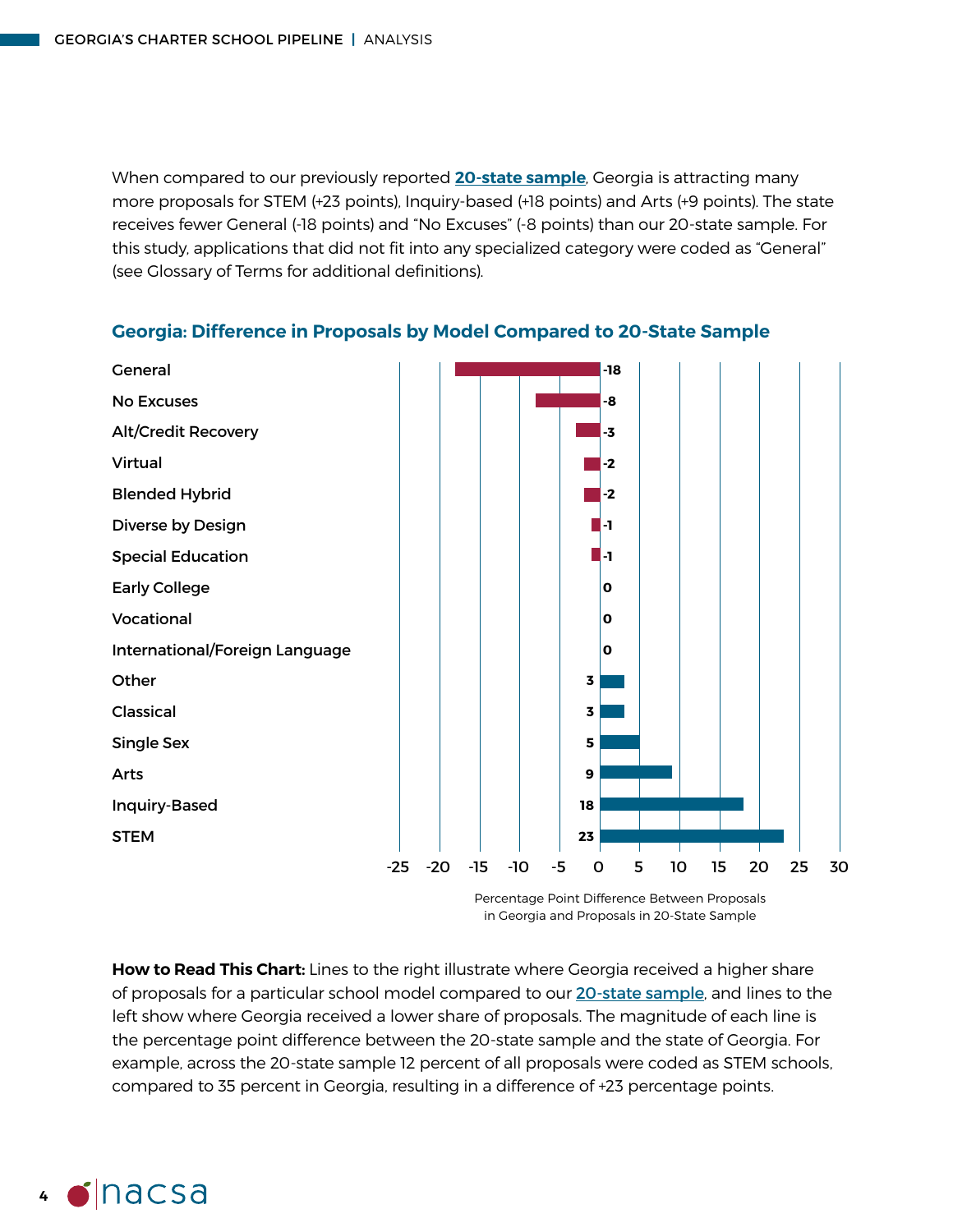

Over the last five years, more than four in five charter approvals (84 percent) in the state were "freestanding," or unaffiliated with a charter school network—a nonprofit Charter Management Organization (CMO) or a for-profit Education Management Organization (EMO). Georgia had the highest proportion of freestanding approvals of any state in the study.



#### **Approved Schools by Operator Type** (2013-14 to 2017-18)

\*Response rates in Ohio were lower than in other states. Please see the Overview of Methods for more information.



#### **NACSA TAKEAWAY:**

Charter schools offer Georgia's families and communities a tremendous variety of charter school models and approaches. Every great charter school network started with the entrepreneurial spirit of a single freestanding school, meaning Georgia's large percentage of freestanding approvals could eventually launch a wave of innovative, life-changing networks for students.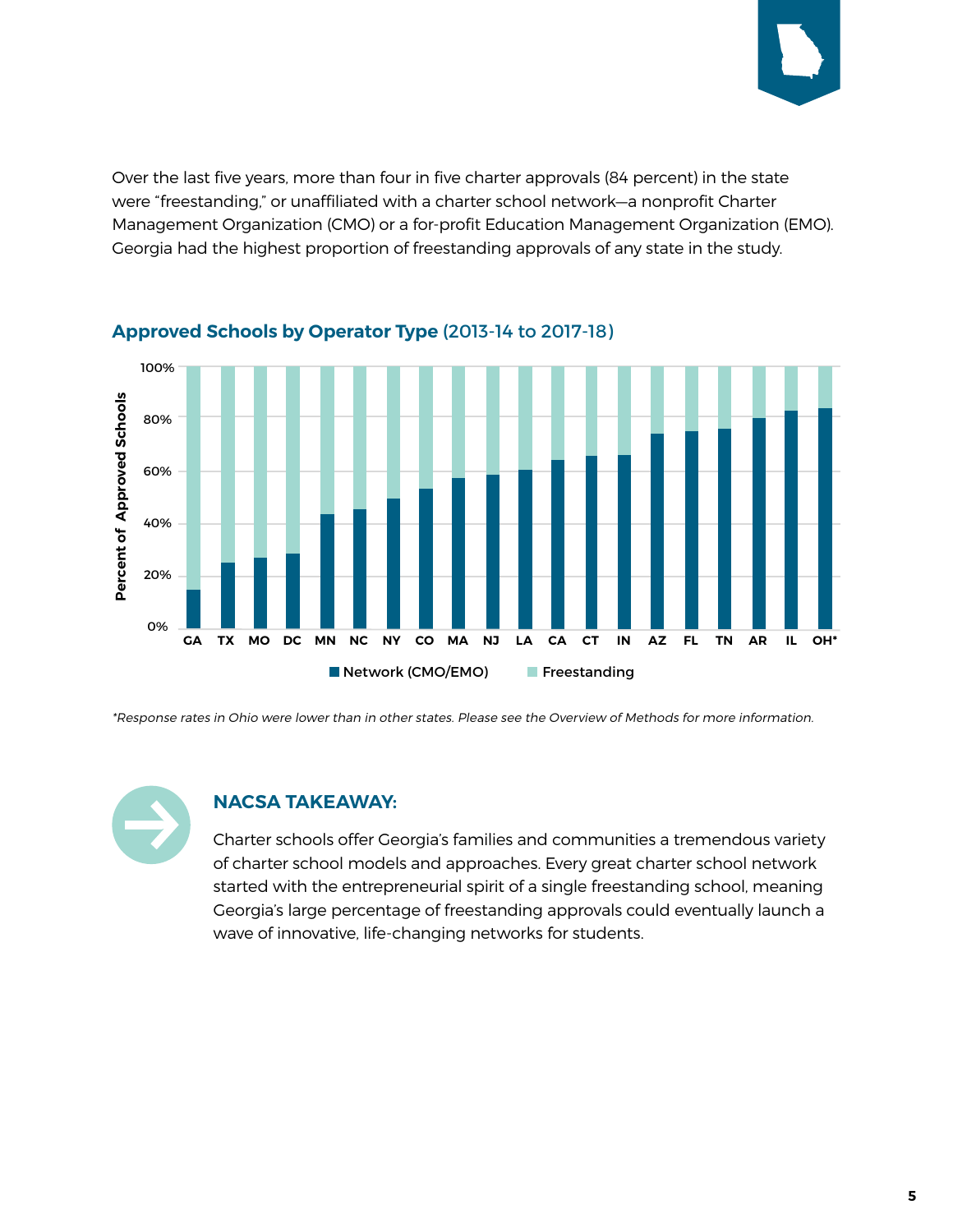#### GEORGIA'S CHARTER SCHOOL GROWTH IS INCREASINGLY BEING DRIVEN BY ITS INDEPENDENT STATEWIDE AUTHORIZER, NOT BY ITS SCHOOL DISTRICTS.

Over the last five years, three out of every four new charter schools in the state (72 percent) were approved by the State Charter Schools Commission, Georgia's independent chartering board (ICB).

**Proportion of Georgia Charter School Approvals by Authorizer Type** (2013-14 to 2017-18)



Note: This does not reflect the approval rate of each authorizer type.

School district authorizers are increasingly approving a smaller share of new charter schools across the state. In 2013-14, 43 percent of all new charter schools were approved by school districts, but by 2017-18 no new charter schools were approved by school districts.<sup>1</sup>



**Charter School Approvals in Georgia By Authorizer Type (Broken Down By Year)**

Note: This does not reflect the approval rate of each authorizer type.

<sup>1</sup> All approved charter schools must be jointly agreed to with the State Board of Education.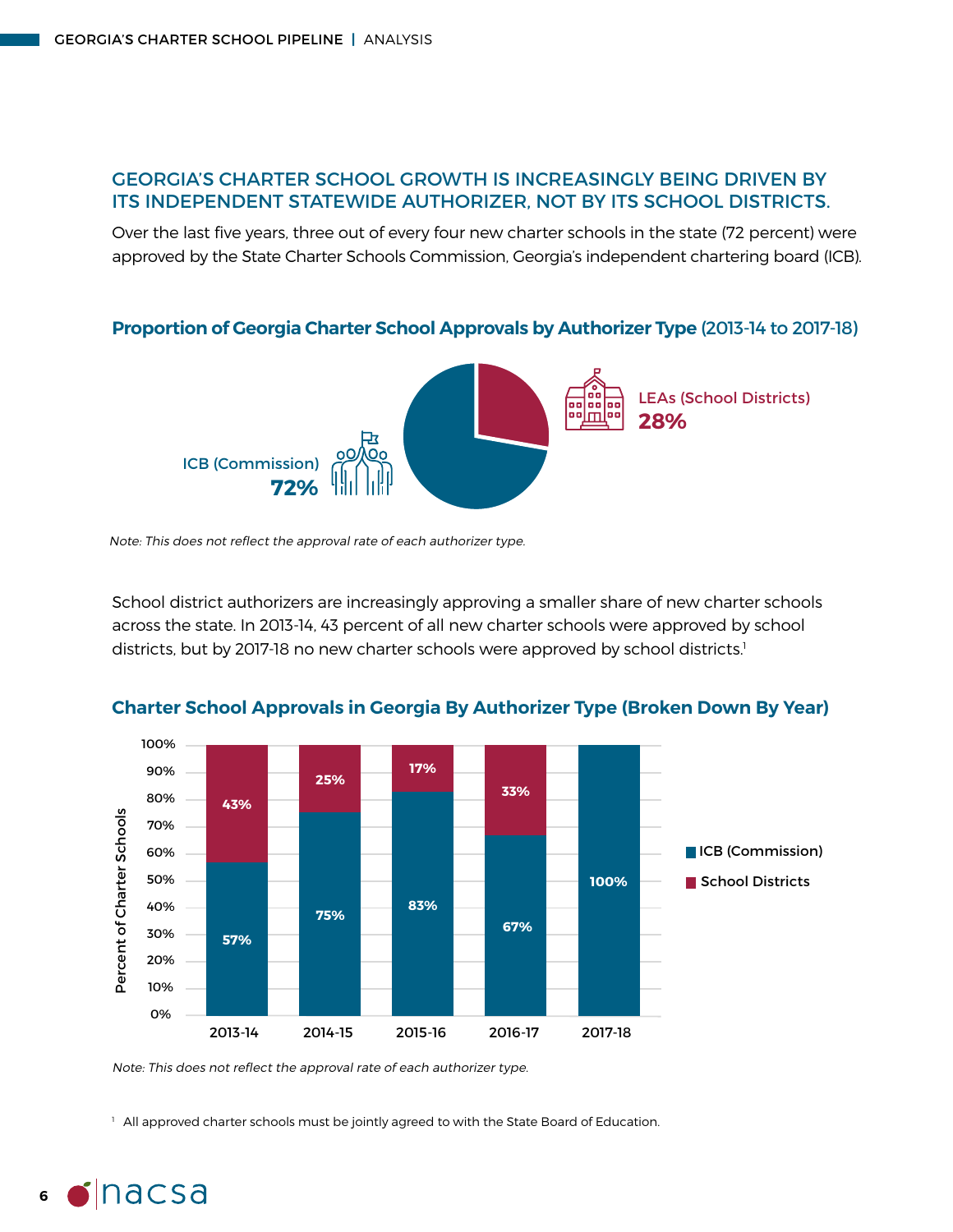



#### **NACSA TAKEAWAY:**

Good authorizers make it their mission to give more students access to great schools. Doing authorizing well requires an institutional commitment to the work, adequate funding and staffing, and strong leadership. There are likely many reasons school districts in Georgia are not approving charter schools as they once were. These reasons should be explored and discussed.

Since its creation in 2012, the Commission has become Georgia's primary driver of charter school growth. This momentum, combined with 2018 legislation that increases funding for state charter schools, means it is likely the Commission will continue to see an uptick in the number of charter school proposals it receives each year.

#### APPLICATIONS THAT IDENTIFY A LEADER ARE MUCH MORE LIKELY TO BE APPROVED.

Having a school leader identified in the application was the strongest predictor of approval in Georgia. Applications that identified a school leader were seven times more likely to be approved than those that did not. Nationally, whether a school leader was identified or not had no effect on an application's likelihood of approval.



#### **Likelihood of Approval (Nationally): No Effect**





#### **NACSA TAKEAWAY:**

Our findings suggest Georgia's authorizers see an identified school leader as a signal that the applicant group is likely to successfully open and run its program. Those providing external support to applicants can maximize their work by encouraging applicants to come to the table with an identified school leader, increasing their odds of success.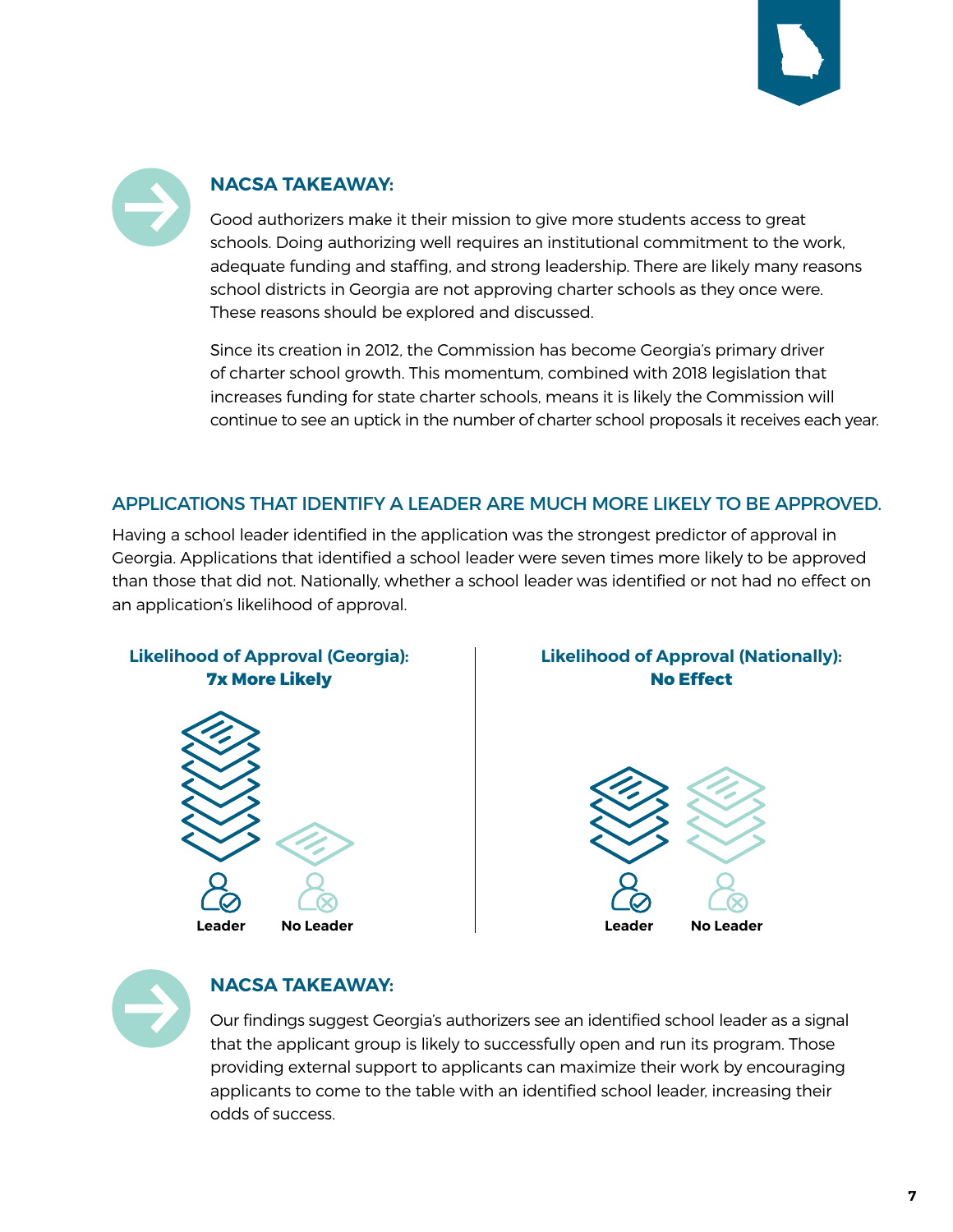#### ONLY ONE IN TEN APPLICATIONS DESCRIBE SUPPORT FROM AN INCUBATOR OR PHILANTHROPY, BUT THOSE THAT DID WERE APPROVED AT HIGHER RATES.

The vast majority of Georgia's charter school proposals did not identify support from an incubator, philanthropy, or community partnership; however those that did were approved at higher rates.

For instance, while only 11 percent of Georgia's submitted proposals documented the support of an incubator, those that did had a very high approval rate (67 percent).



#### **Proposed Charter Schools in Georgia by Applicant Support Variable** (2013-14 to 2017-18)

**8**  $\bullet$  nacsa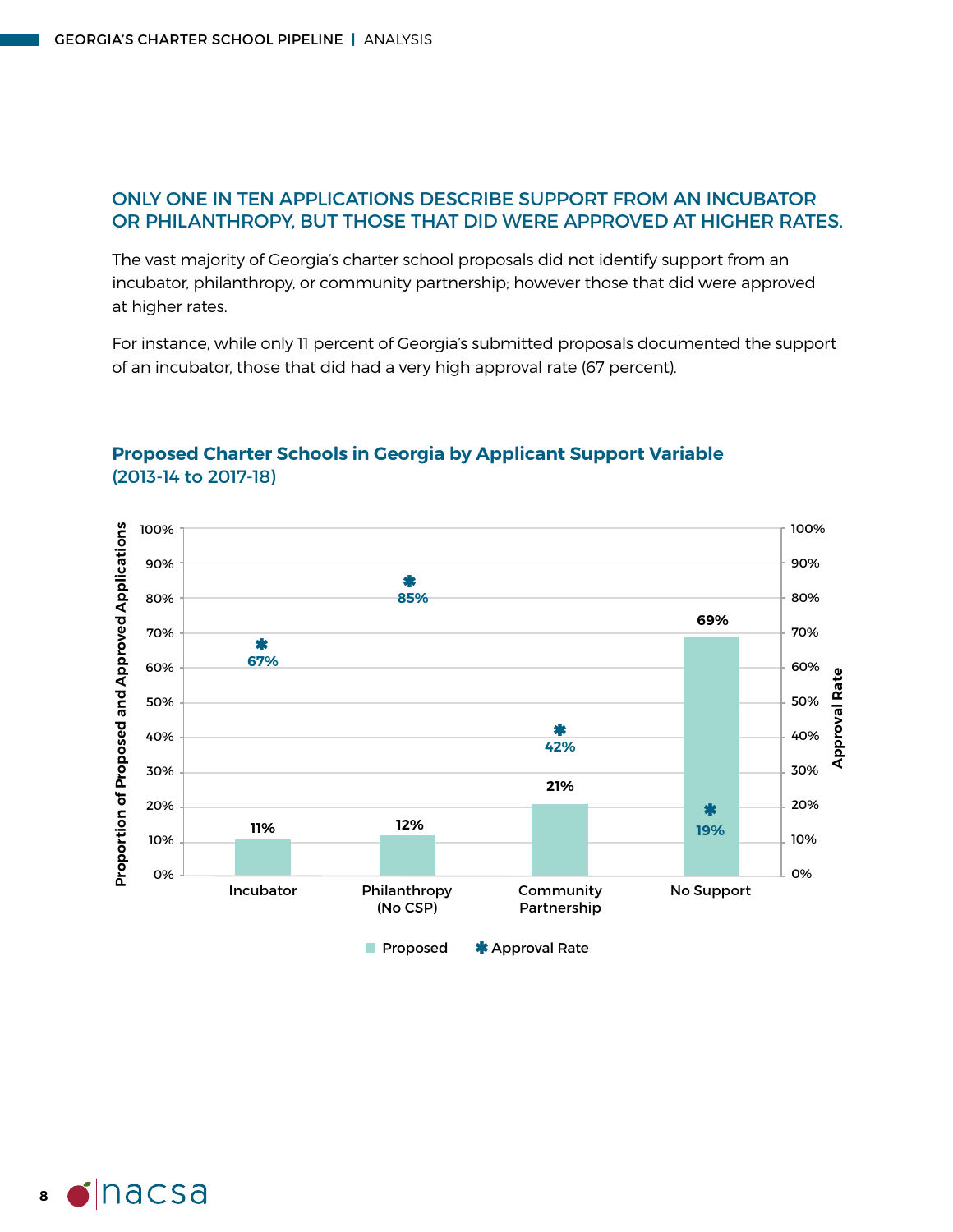



#### **NACSA TAKEAWAY:**

The data underscores the need for ecosystems where authorizers, school leaders, community leaders, incubators, and philanthropists work together to identify and address the needs of students.

Our findings suggest Georgia's authorizers see an identified school leader as a signal that the applicant group is likely to successfully open and run its program. Those providing external support to applicants can maximize their work by encouraging applicants to come to the table with an identified school leader, increasing their odds of success.

The state's authorizers are also approving applicants with external support at higher rates than those without. Since not all applicants have equitable access to funding and philanthropy, this is worth a closer look. While there are many reasons these applicants are being approved at higher rates, more could be done to provide more applicants with access to external support.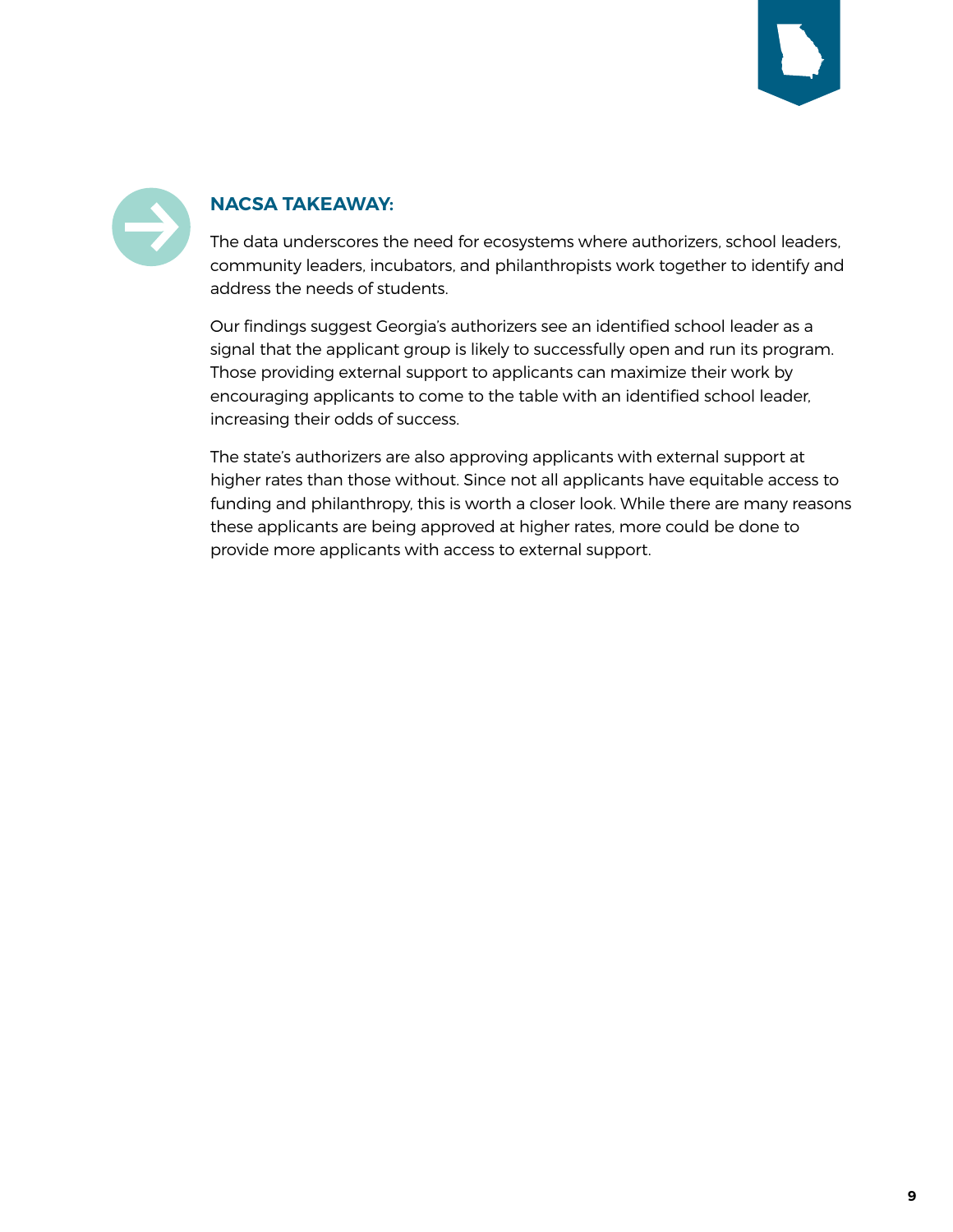### OVERVIEW OF METHODS AND SAMPLE

NACSA collected and analyzed charter school applications—both approved and not approved—from 19 states and the District of Columbia2 (hereafter referred to as 20 states) over a five-year period (Fall 2013 to Spring 2018) in order to describe trends and types of applications being proposed, approved, withdrawn, and denied.



#### **Data Acquisition**

Research teams from NACSA and Public Impact<sup>3</sup> collected charter school applications from two primary sources: direct submissions from charter school authorizers and downloads from authorizer or state department of education websites. All types of applications were collected (e.g., initial applications, appeals, replications). Authorizers also provided or confirmed the status of each application (e.g., approved, not-approved, pending). The project has received 2,943 applications to date.<sup>4</sup>

<sup>4</sup> This count includes applications appealed to an appellate body with the authority to authorize directly. Specifically, in California, county and state agencies are empowered to directly authorize appealed applications. The count also includes multi-campus applications (i.e., a single application for five schools was counted as five applications). For most analyses, applications to an appellate authorizer are removed, but multi-campus applications are included.



<sup>2</sup> The 20 jurisdictions are Arkansas, Arizona, California, Colorado, Connecticut, Washington, D.C., Florida, Georgia, Illinois, Indiana, Louisiana, Massachusetts, Missouri, Minnesota, New Jersey, New York, North Carolina, Ohio, Tennessee, and Texas.

 $3$  Public Impact's mission is to improve education dramatically for all students, especially low-income students, students of color, and other students whose needs historically have not been well met. They are a team of professionals from many backgrounds, including former teachers. They are researchers, thought leaders, tool-builders, and on-the-ground consultants who work with leading education reformers. For more on Public Impact, please visit www.publicimpact.com. Public Impact provided critical thought leadership to the project and led the application coding process. The authors are extremely grateful for their competence, diligence, partnership, and thoughtfulness in this project.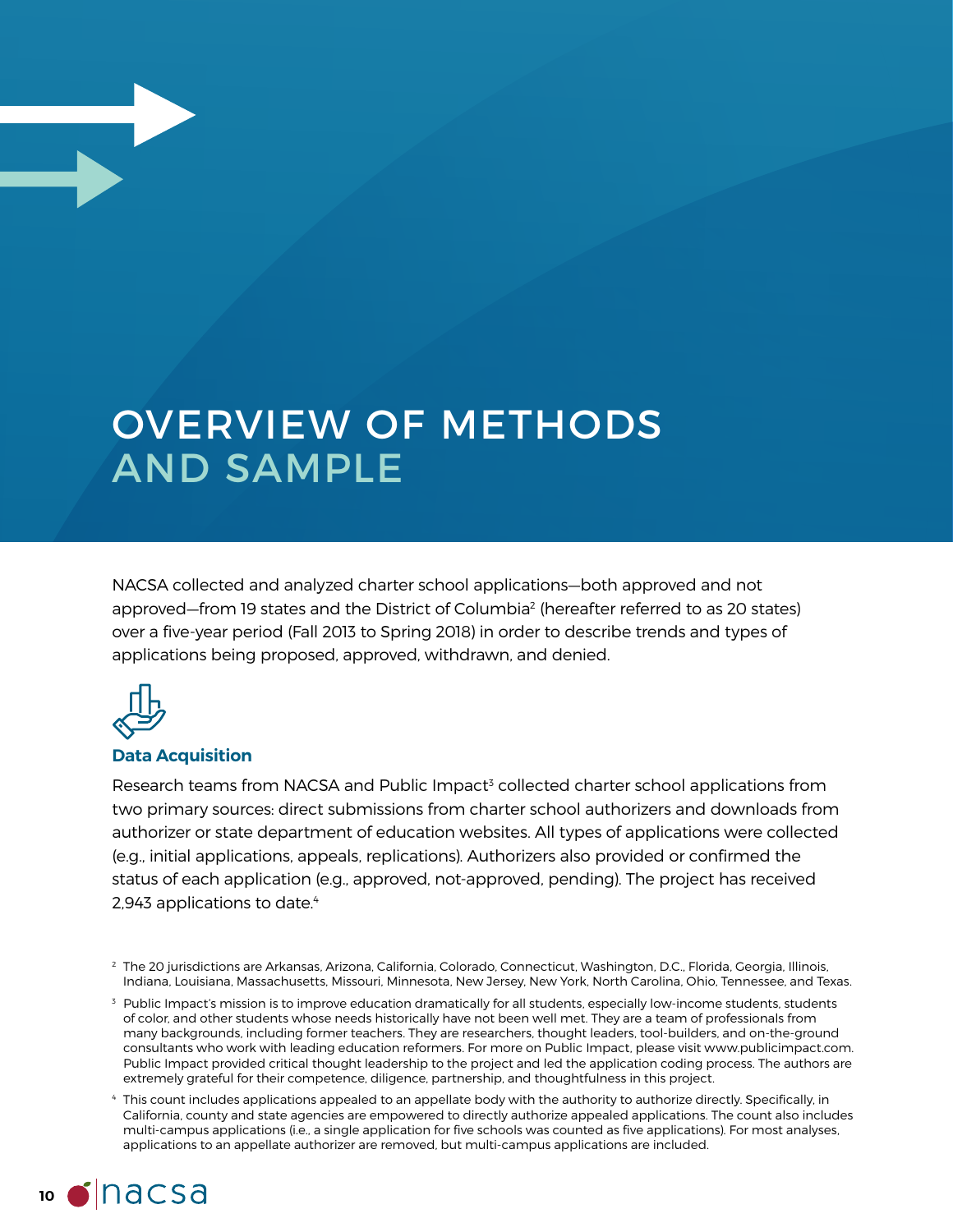



#### **Application Coding**

A team of trained researchers and analysts coded each application across more than 50 domains comprising over 180 variables. Variables include the application's proposed school models/features, information about the applicant, and many other application characteristics.<sup>5</sup> Project leadership agreed to definitions for each variable.<sup>6</sup> Industry-standard methods and targets were used to establish a high rate of coder agreement throughout the coding process.



#### **Sample**

Authorizers participating in the study oversaw 81 percent of charter schools in the 20 states included in this study. To maximize the resources available for the study and the comprehensiveness of the findings, those 20 states were chosen because of (a) their relative charter sector size, (b) authorizer willingness to provide data to researchers, and (c) the availability of data.

The research team attempted to acquire applications from every current authorizer in those 20 states (i.e., those that oversaw at least one charter school across the five-year study period).7 Researchers followed up with non-responding authorizers, prioritizing authorizers with many charter schools in their portfolio. In all states except one, $8$  the research team received applications from authorizers overseeing two-thirds or more of charter schools in that state.<sup>9</sup>

Data included for the Georgia analysis were primarily collected from three sources: The Georgia Department of Education (GA DOE), the State Charter Schools Commission of Georgia, and school district websites. Generally, districts submit charter applications and recommended approvals to the GA DOE for final approval. A relatively small number of applications may be missing from the analysis that local districts denied and did not send to the GA DOE or post on their websites, especially during the early years of the study. Thus, data on proposals should be interpreted with some caution. Data do not include applications for charter systems (i.e., districts that have a performance-based agreement with the GA DOE).

- <sup>5</sup> The full list of variables is available upon request.
- <sup>6</sup> Please see the Glossary of Terms for variable descriptions.
- $7$  The research team did not request applications from all "potential authorizers," entities that state law empowers to be authorizers but have not yet approved a charter school. In a handful of instances, the research team did request applications from "potential authorizers" known to have received an application during the study period.
- <sup>8</sup> Participating Ohio authorizers only oversaw approximately 35 percent of existing charter schools in the state. Consequently, we have less confidence the state-level data in Ohio is an accurate depiction of application activity and it should be interpreted with caution.
- <sup>9</sup> The research team used the percent of charter schools overseen by participating authorizers in each state as a proxy for where applications are likely submitted.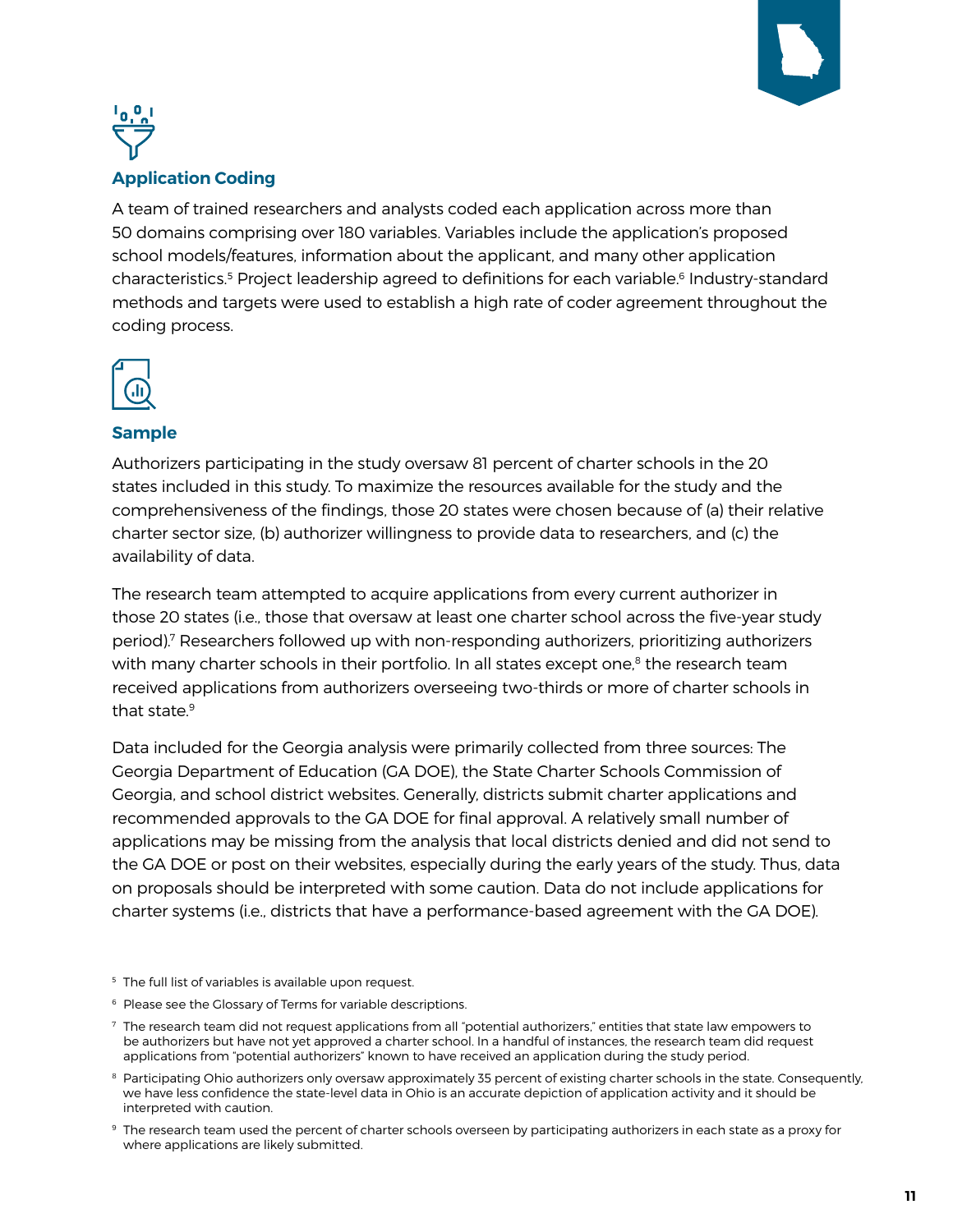### GLOSSARY OF TERMS

#### **SCHOOL MODELS**

Note: This is not a comprehensive list of all models coded. It only includes models included in the report.

In general, a school's model was classified using the taxonomy created by the American Enterprise Institute (AEI) and used by the National Alliance of Public Charter Schools.<sup>10</sup> In some instances, schools received multiple model codes only if each was central to the school's educational plan.

General: A "general" school does not fit into any specialized coded category.

Alternative/Credit Recovery: An "alternative" or "credit recovery" school serves students who are not well-served in traditional school settings. Often, these student populations need to regain credits to graduate on time or at all.

Arts: An "arts" school has a school-wide focus on the arts (e.g., fine arts, drama, dance, music). Arts are a central focus of the school; not just a range of extra-curricular options. Includes STEAM schools which offer a combined Arts and STEM focus.

Blended/Hybrid: A "blended" or "hybrid" school employs a combination of online and classroom learning. Students spend part of the day in class receiving direct instruction from a teacher and part of the day engaged in online learning. A blended school must have a brick-and-mortar facility. Online learning needs to be a significant part of the model; use of the terms "personalized learning" or "blended learning" alone are not sufficient.

Classical: A "classical" school is rooted in the teachings of Plato, Socrates, and other thinkers of western civilization. The curriculum is grounded in the liberal arts (e.g., logic, rhetoric), and often includes the study of Latin or Greek.

Diverse by Design: A school that is "diverse by design" purposely promotes equity by ensuring that the school is racially, culturally, and socioeconomically diverse. There must be a sense of intentionality: the school makes a conscious effort to improve diversity through recruitment, school design, etc.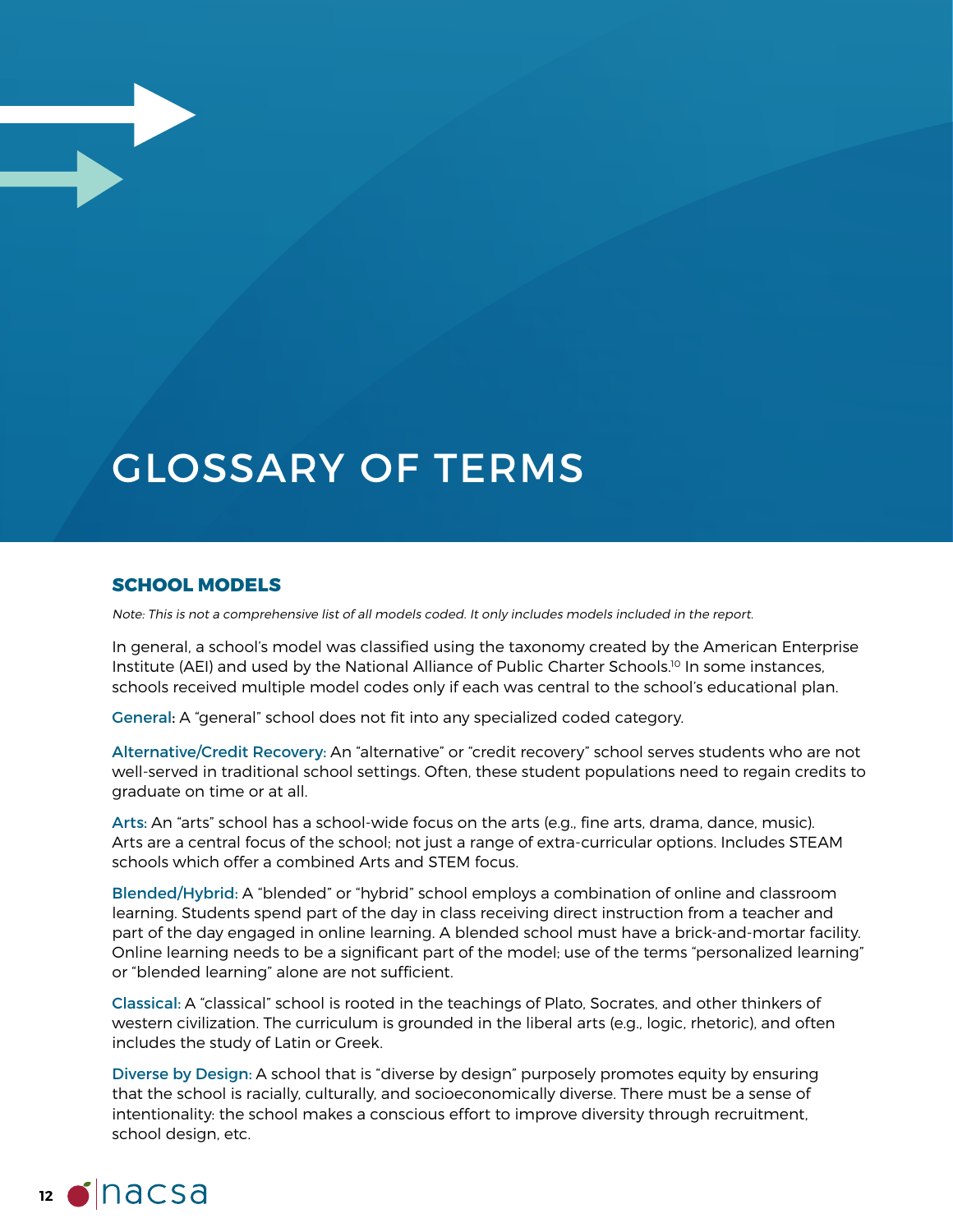

Early College: In an "early college" high school, students take both high school and college classes, earning an associate's degree or multiple years of college credit in addition to a high school diploma.

Gifted: A "gifted" school is one designed for academically gifted and talented students. The school may have an accelerated curriculum.

Inquiry-Based: An "inquiry-based" school has a firm commitment to inquiry-based or projectbased learning models (sometimes referred to as "progressive" or "child-centered"). Its entire academic program is based on learning by doing. Many schools may use project-based learning in a limited way, but an "inquiry-based" school revolves around this type of approach. Approaches such as project-based learning, student-centered learning, inquiry-based learning and/or expeditionary learning are central to the academic program; includes Montessori, Waldorf, Steiner, and Expeditionary Learning models.

International/Foreign Language: An "international" or "foreign language" school has a focus on global culture, but above all the school includes a foreign language component at the center of its mission.

Military: In a "military" school, all or most students are involved in military training for part of the school day (beyond ROTC extra-curricular). Students often wear uniforms, but uniforms alone are not sufficient for a "military" school classification.

No Excuses: A "no excuses" school has high expectations for all students and a goal of 100 percent college attendance. There is usually an extended day and/or school year and an increased focus on English Language Arts (ELA) and math instruction. The school often has a strict behavioral code with uniforms and highly structured rules and procedures. There may also be a focus on a strong school culture, with reference to core values ("grit," "persistence"), parent/ student/teacher contracts, and respect.

Public Policy: A "public policy" school has a central focus on social justice, public policy, citizenship, civics, law, or social justice.

Single Sex: A "single sex" school is intentionally organized by sex, either across the school or in part of the school, to facilitate learning. This might apply to one group within a school (e.g., the middle school is single sex, but the high school is co-ed).

Special Education: A "special education" school is designed with supports for students with intellectual disabilities and/or special instructional needs.

STEM: A "STEM" school has a school-wide focus on science, technology, engineering, and mathematics. STEM is a central focus of the school; the school doesn't just offer STEM-focused extra-curricular options. Includes STEAM schools that offer a combined STEM and Arts focus.

Virtual: A "virtual" school delivers its curriculum entirely or almost entirely online; in-person interaction between students and teachers does not occur. The school may have a "learning center" where students may visit infrequently to complete their work; however, all work is student-led and any teachers or facilitators at the facility do not provide instruction.

Vocational: A "vocational" school has a clear focus on providing students with practical, careerrelated skills that will help them transition from school to work, and often the opportunity to earn an industry credential along with a high school diploma. Other schools may mention workforce readiness or CTE, but a vocational school actively trains students for certain trades and professions through apprenticeships, hands-on training, work study programs, etc.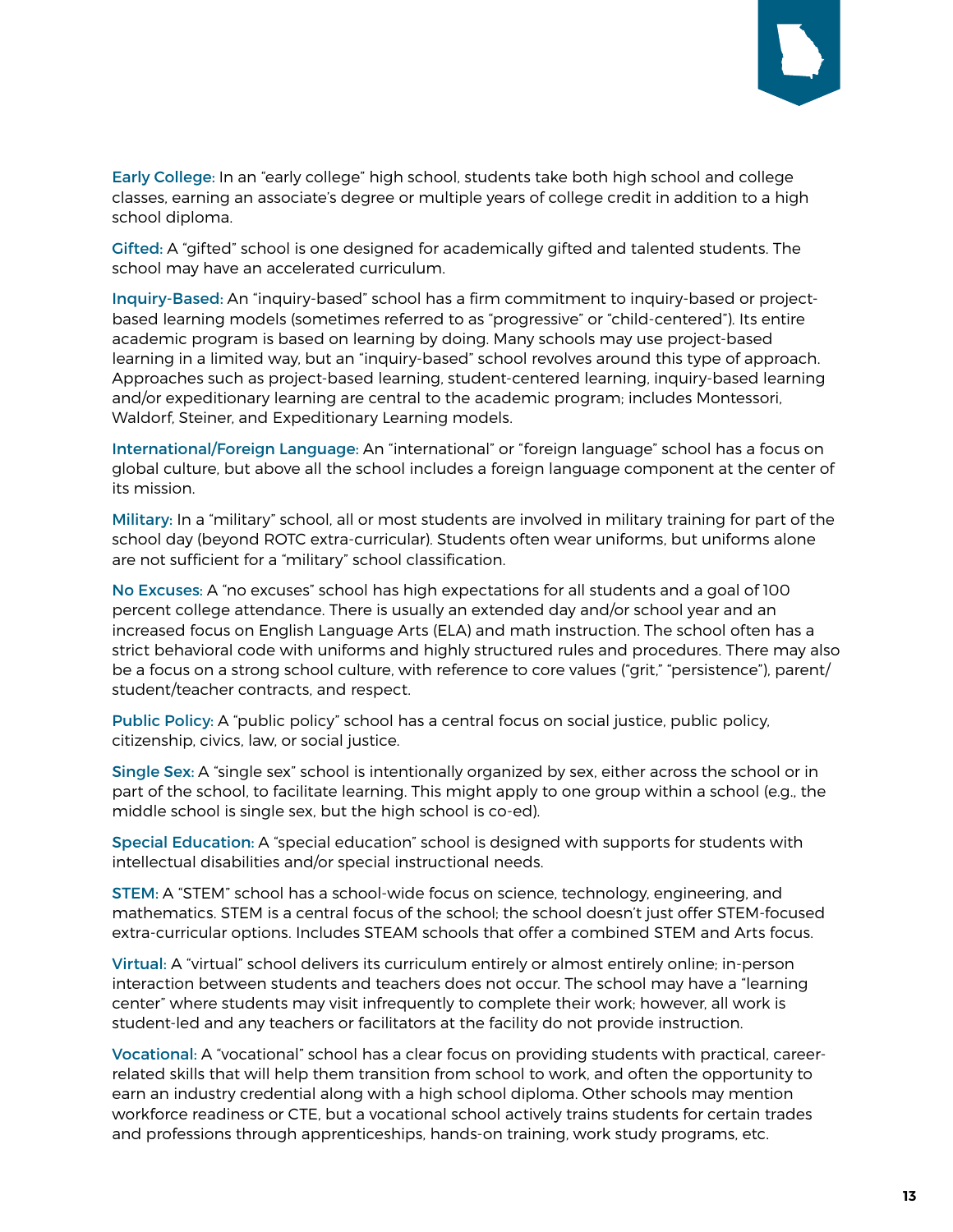#### **CHARTER OPERATOR TYPE**

Education Management Organization (EMO): The application is affiliated with a for-profit organization that manages charter schools. The applicant is often a nonprofit entity (that may or may not already operate schools) that contracts with a for-profit organization.

Charter Management Organization (CMO): The application is affiliated with a nonprofit management organization. This includes applicants affiliated with an existing nonprofit management organization, applicants already operating at least one school at the time of submitting the application (either in or out of the state where they are applying), and applicants currently operating one school that describe a plan to create a management organization if approved.

Freestanding School: The applicant is a new operator at the time of submitting the application and does not describe a plan to contract with a management organization.

#### **SUPPORT**

Community Partnership: This term applies where the application includes evidence (beyond a general letter of support) demonstrating that the school is affiliated with, or plans to partner with, any local, community-based organizations. A donation (either in-kind or monetary) may constitute a partnership. The community-based organization may help with the ongoing implementation of a program or service. This does not include colleges and universities associated with dual enrollment.

Philanthropic Support: This term applies where the applicant has received or is slated to receive private donations or philanthropy of at least \$50,000. Charter schools are eligible to receive federal funding (e.g., Title I funds, Title II funds, IDEA funds). For the purposes of the analyses presented, philanthropic support does not include federal dollars, nor does it include federal grants from the Charter School Program. In general, it also does not include resources provided by a management organization (CMO or EMO).

Incubator: An "incubator" or "supply builder" refers to a nonprofit organization (e.g., national incubators such as the Fisher Fellowship and Building Excellent Schools, and local incubators such as the Georgia Charter Schools Association's New Schools For Georgia) that trains school leaders to design, found, and lead high-performing charter schools. School leaders often receive this training as part of a fellowship.

National Alliance for Public Charter Schools. (March 2016). The Health of the Charter Public School Movement: A State by State Analysis, Second Edition. Retrieved from https://www.publiccharters.org/sites/default/files/migrated/wp-content/ uploads/2016/03/032316-Health-of-the-Movement\_13\_final.pdf

McShane, M., Hatfield, J. (July 2015). Measuring Diversity in Charter School Offerings. American Enterprise Institute. Retrieved from http://www.aei.org/publication/measuring-diversity-in-charter-school-offerings/



<sup>&</sup>lt;sup>10</sup> The National Alliance for Public Charter Schools (Alliance) included 13 "specialized" models in its 2016 Health of the Charter Public School Movement report, building on the charter school taxonomy developed by Michael Q. McShane and Jenn Hatfield at the American Enterprise Institute. This report builds on the Alliance's model, adding Early College, Gifted and Special Education models to the list and separating the Virtual model from the Blended/Hybrid model. Reports describing the taxonomy and use of the models can be found here: